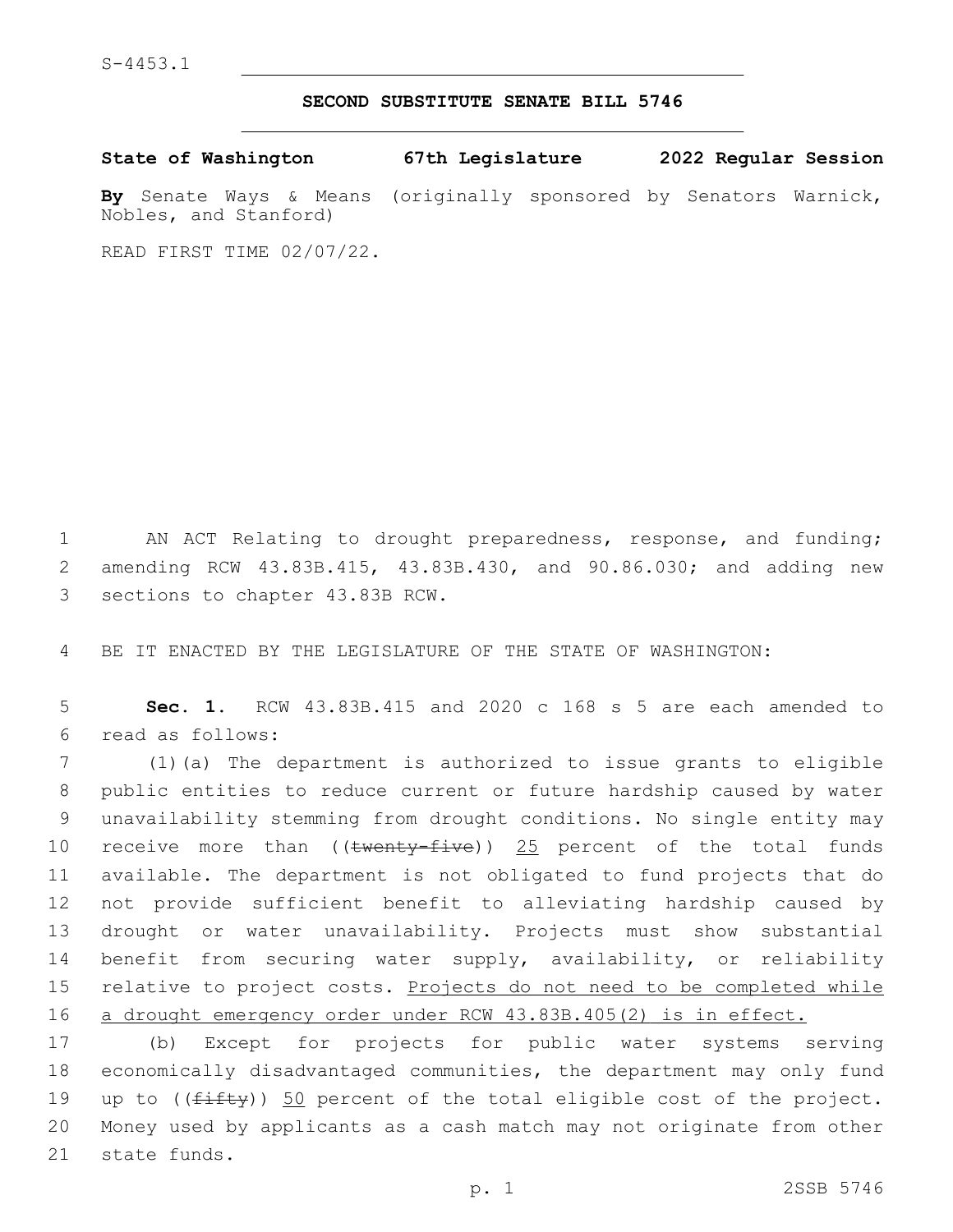(c) For the purposes of this chapter, eligible public entities 2 include only:

3 (i) Counties, cities, and towns;

(ii) Water and sewer districts formed under chapter 57.02 RCW;

(iii) Public utility districts formed under chapter 54.04 RCW;

(iv) Port districts formed under chapter 53.04 RCW;

(v) Conservation districts formed under chapter 89.08 RCW;

(vi) Irrigation districts formed under chapter 87.03 RCW;

 (vii) Watershed management partnerships formed under RCW 10 39.34.200; and

11 (viii) Federally recognized tribes.

 (2) Grants may be used to develop projects that enhance the ability of water users to effectively mitigate for the impacts of water unavailability arising from drought. Project applicants must demonstrate that the projects will increase their resiliency, preparedness, or ability to withstand drought conditions when they occur. Projects may include, but are not limited to:

18 (a) Creation of additional water storage;

(b) Implementation of source substitution projects;

 (c) Development of alternative, backup, or emergency water 21 supplies or interties;

 (d) Installation of infrastructure or creation of educational programs that improve water conservation and efficiency or promote 24 use of reclaimed water;

 (e) Development or update of local drought contingency plans if not already required by state rules adopted under chapter 246-290 27 WAC:

 (f) Mitigation of emergency withdrawals authorized under RCW 29 43.83B.410(1);

 (g) Projects designed to mitigate for the impacts of water supply 31 shortages on fish and wildlife; and

 (h) Emergency construction or modification of water recreational 33 facilities.

 (3) During a drought emergency order pursuant to RCW 43.83B.405(2), the department shall prioritize funding for projects designed to relieve the immediate hardship caused by water unavailability.37

 **Sec. 2.** RCW 43.83B.430 and 2020 c 168 s 6 are each amended to 39 read as follows: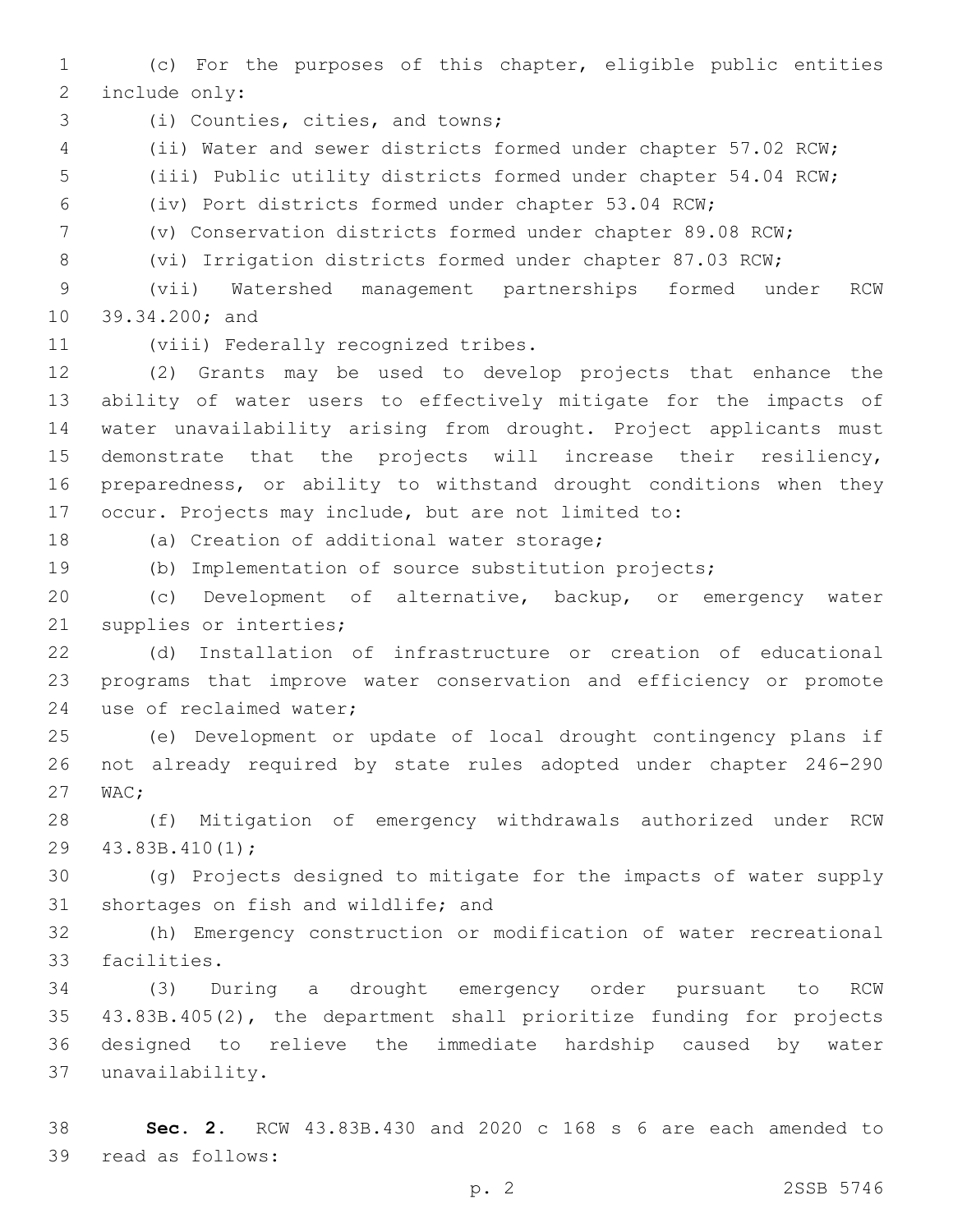1 The state drought preparedness ((and response)) account is created in the state treasury. All receipts from appropriated funds designated for the account and all cost recovery revenues collected 4 under RCW 43.83B.410(5) must be deposited into the account. At the beginning of each biennium the state treasurer shall transfer into the account from the general fund the sum of \$2,000,000. Expenditures from the account may be used for drought planning and preparedness 8 ((and response)) activities under this chapter, including grants issued under RCW 43.83B.415. Moneys in the account may be spent only 10 after appropriation.

 NEW SECTION. **Sec. 3.** A new section is added to chapter 43.83B 12 RCW to read as follows:

 Upon the issuance of an order of drought emergency under RCW 43.83B.405(2), the state treasurer shall transfer from the general fund to the emergency drought response account created in section 4 of this act such amounts as necessary to bring the balance of the account to \$3,000,000. The office of financial management must determine the fund balance of the emergency drought response account as of the previous fiscal month before the issuance of an order of drought emergency. The office of financial management must promptly notify the state treasurer and the department of the account balance and the necessary transfer amount once a determination is made. A transfer based on the determination by the office of financial management may be made only once every fiscal year. The department shall, at a minimum, provide the director of the office of financial management, legislative fiscal committees, and the joint legislative committee on water supply during drought, established under RCW 90.86.010, with a close-out cost summary following the expiration of 29 the emergency drought order.

 NEW SECTION. **Sec. 4.** A new section is added to chapter 43.83B 31 RCW to read as follows:

 The emergency drought response account is created in the state treasury. All receipts from moneys received pursuant to section 3 of this act, moneys appropriated to the account by the legislature for the purpose of funding emergency drought response actions, or moneys directed to the account from any other lawful source must be deposited into the account. Moneys in the account may be spent only after appropriation. Expenditures from the account may be used only